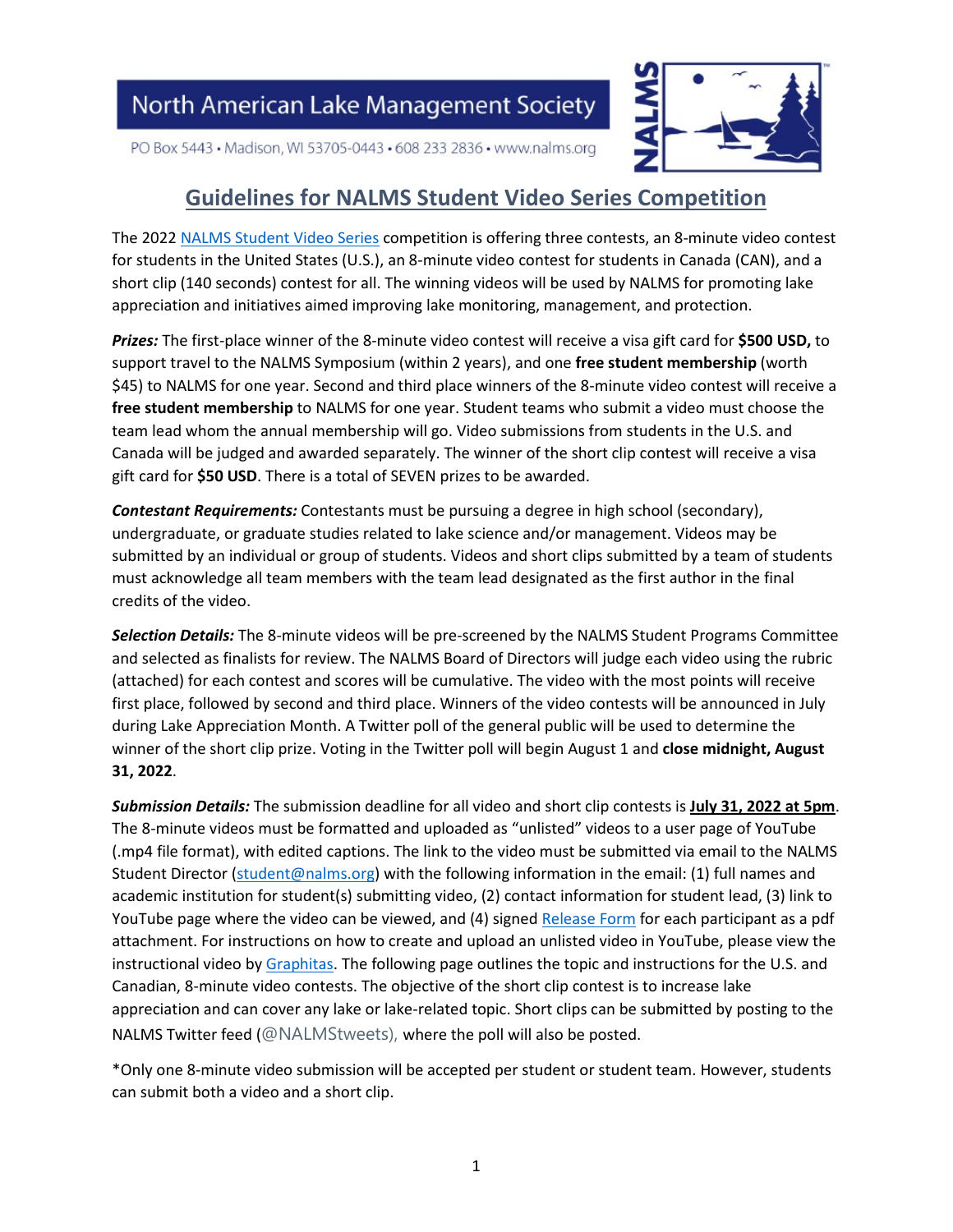

PO Box 5443 · Madison, WI 53705-0443 · 608 233 2836 · www.nalms.org

#### **U.S. Student Video Contest**

Create a video about the proposed initiative to refund and enhance the Clean Water Act Section 314 Clean Lakes Program. The Section 314 program was established in 1972 under the Federal Water Pollution Control Act (FWPCA) and initially funded in 1976. In 1980 and 1987, Section 314 (40 CFR Part 35, Subpart H) was reformed to specify four types of grant mechanisms for states and tribes, including (1) Lake Classification Survey/Water Quality Assessments, (2) Phase I Diagnostic/Feasibility Studies, (3) Phase II Restoration and Protection Implementation Projects, and (4) Phase III Post-Restoration Monitoring Studies (added in 1987). Over the years, funding for the Clean Lakes Program was diverted to other programs and funding ceased in 1995. Despite funding provided for other water-related programs, the quality of lakes across the U.S. declined such that only 10% of lakes remain clear, blue (oligotrophic) lakes. Current funding mechanisms focus on restoring impaired waters and/or reducing pollutant levels in waterways, and exclude funding for in-lake monitoring and interventions or protection of lakes designated with high quality water. NALMS is supporting the initiative to refund the Section 314 Clean Lakes Program and enhance the program to support efforts for protection of lakes with high quality water (i.e., Healthy Lakes component). For more information about the NALMS Clean Lakes Program initiative, refer to the special issue in *LakeLine* Fall 2020 article ["Restoring funding to the](https://z0ku333mvy924cayk1kta4r1-wpengine.netdna-ssl.com/wp-content/uploads/2020/10/40-3-6.pdf)  [EPA Clean Lakes Program Fact Sheet"](https://z0ku333mvy924cayk1kta4r1-wpengine.netdna-ssl.com/wp-content/uploads/2020/10/40-3-6.pdf) and the [CWA 314 Position Paper](https://www.nalms.org/nalms-position-papers/enhanced-314-clean-lakes-program-position-statement/) posted on NALMS webpage.

U.S. students will submit a video focused on the initiative to restore funding and enhance the Section 314 Clean Lakes Program. Videos must be a minimum of three (3) minutes and maximum of eight (8) minutes. Videos must cover the following components: (1) what is the proposed Section 314 Clean Lakes Program initiative, (2) why was the initiative proposed, and (3) how the initiative will improve lake science and management across the U.S.

#### **Canadian Student Video Contest**

Create a video about the proposed initiative to establish the Canada Water Agency. Canada has 20% of the world's fresh water, yet there is no centralized governing mechanism for regulating and protecting fresh waters. Instead, freshwater management is shared between federal, provincial, territorial and Indigenous governments through agreements, such that now over 20 federal departments and agencies share responsibilities related to fresh water. In 2019, the Government of Canada has proposed a new, centralized regulatory agency charged with "identifying freshwater priorities for the federal government and build on the federal government's existing activities to enhance freshwater management, while avoiding duplication and respecting areas of provincial and territorial jurisdiction." For more information about the proposed Canada Water Agency, refer to the Discussion Paper "Toward the Creation of a [Canada Water Agency,"](https://www.placespeak.com/uploads/6321/Canada_Water_Agency_Discussion_Paper.pdf) and updates o[n PlaceSpeak.](https://www.placespeak.com/en/topic/6321-protecting-canadas-fresh-water/)

Canadian students will submit a video focused on the initiative to establish the Canada Water Agency. Videos must be a minimum of three (3) minutes and maximum of eight (8) minutes. Videos must cover the following components: (1) what is the proposed Canada Water Agency, (2) why was the initiative proposed, and (3) how a new governing body can be productive in advancing the protection and management of lakes in Canada.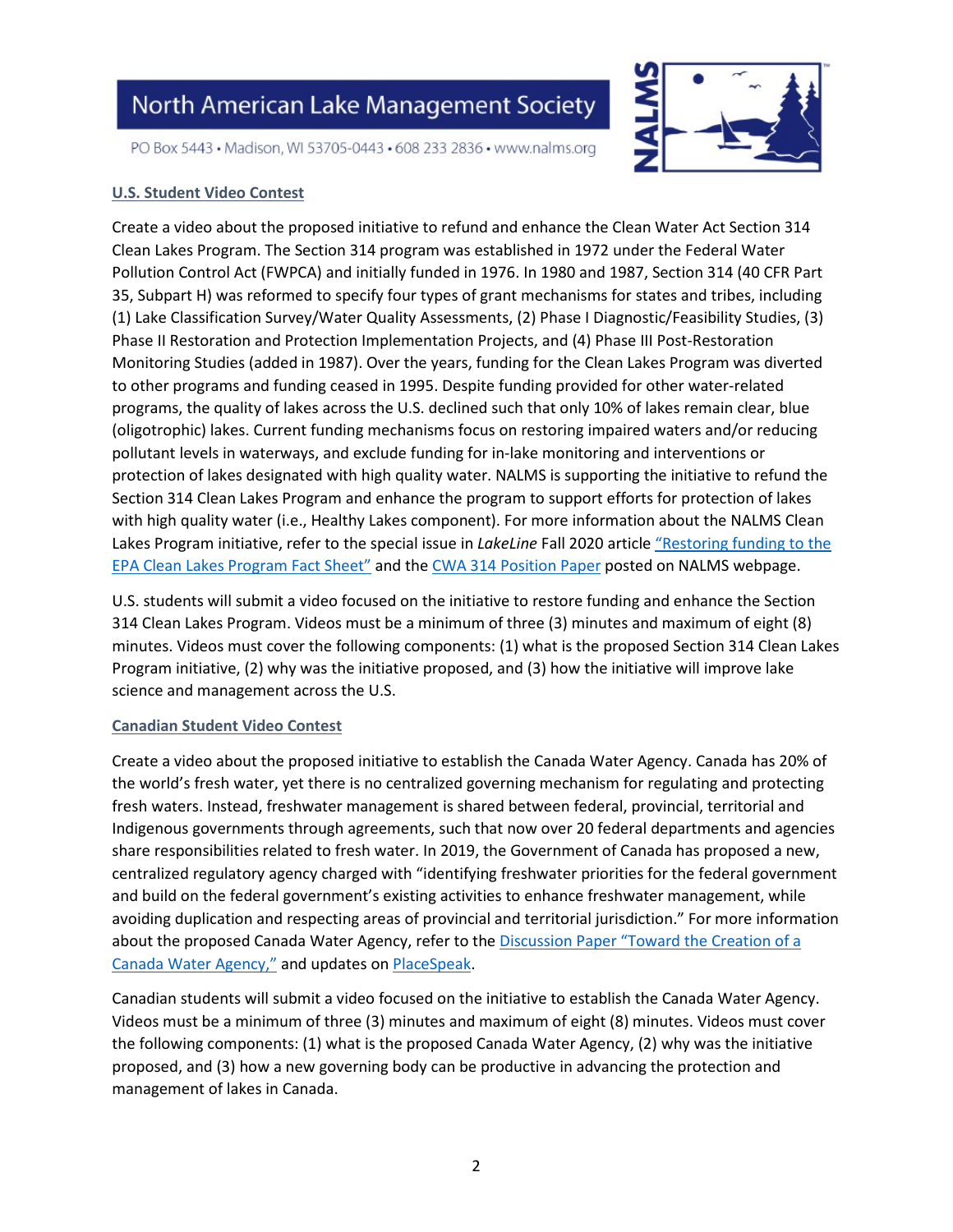

PO Box 5443 · Madison, WI 53705-0443 · 608 233 2836 · www.nalms.org

### **Evaluation Rubric for NALMS Student Videos**

**Description:** Each video should be professional and provide content in a concise, clear and accurate manner that is easily understood by a non-technical audience. Each video must be a minimum of three (3) minutes and a maximum of eight (8) minutes in length. Each video must include subtitles or closed captions. For more information on how to revise automatic captions, watch the instructional video by [Champlain College](https://www.youtube.com/watch?v=QCY0kj4f0GM) (Burlington, Vermont).

**Grading:** All dimensions are weighed equally. Scores will be determined as follows: range of 5 = highest, 1 = lowest (see below). The videos will be ranked by cumulative score, with the highest possible score of 25 points. Videos submitted by students in Canada will be ranked separately from videos submitted by students in the U.S.

- **5: Dimension exceeds all criteria given in the description of video standard.**
- **4: Dimension meets all criteria in the description of video standard.**
- **3: Dimension meets most of the criteria given in the description of video standard;**

**deficiencies are relatively minor.** 

- **2: Dimension meets some, but fails on other criteria given in the description of video standard.**
- **1: Dimension fails to meet most or all criteria given in the description of video standard.**

**Video Submission Number/Name: \_\_\_\_\_\_\_\_\_\_\_\_\_\_\_\_\_\_\_\_\_\_\_\_\_\_\_\_\_\_\_\_\_\_\_\_\_\_\_\_\_\_\_\_\_\_\_\_\_\_\_\_**

**Scorecard:**

| <b>Video</b>     | <b>Description of Video Standard</b>   | <b>Score</b> | <b>Evaluator Comments</b> |
|------------------|----------------------------------------|--------------|---------------------------|
| <b>Dimension</b> |                                        | $(1 - 5)$    |                           |
| Length and       | Videos produced by students must be    |              |                           |
| Quality          | within $3 - 8$ min in length and must  |              |                           |
|                  | only present high-quality video and    |              |                           |
|                  | sound. Additionally, all videos must   |              |                           |
|                  | include subtitles or closed captions   |              |                           |
|                  | prior to submitting. This is to ensure |              |                           |
|                  | message clarity and ADA compliance.    |              |                           |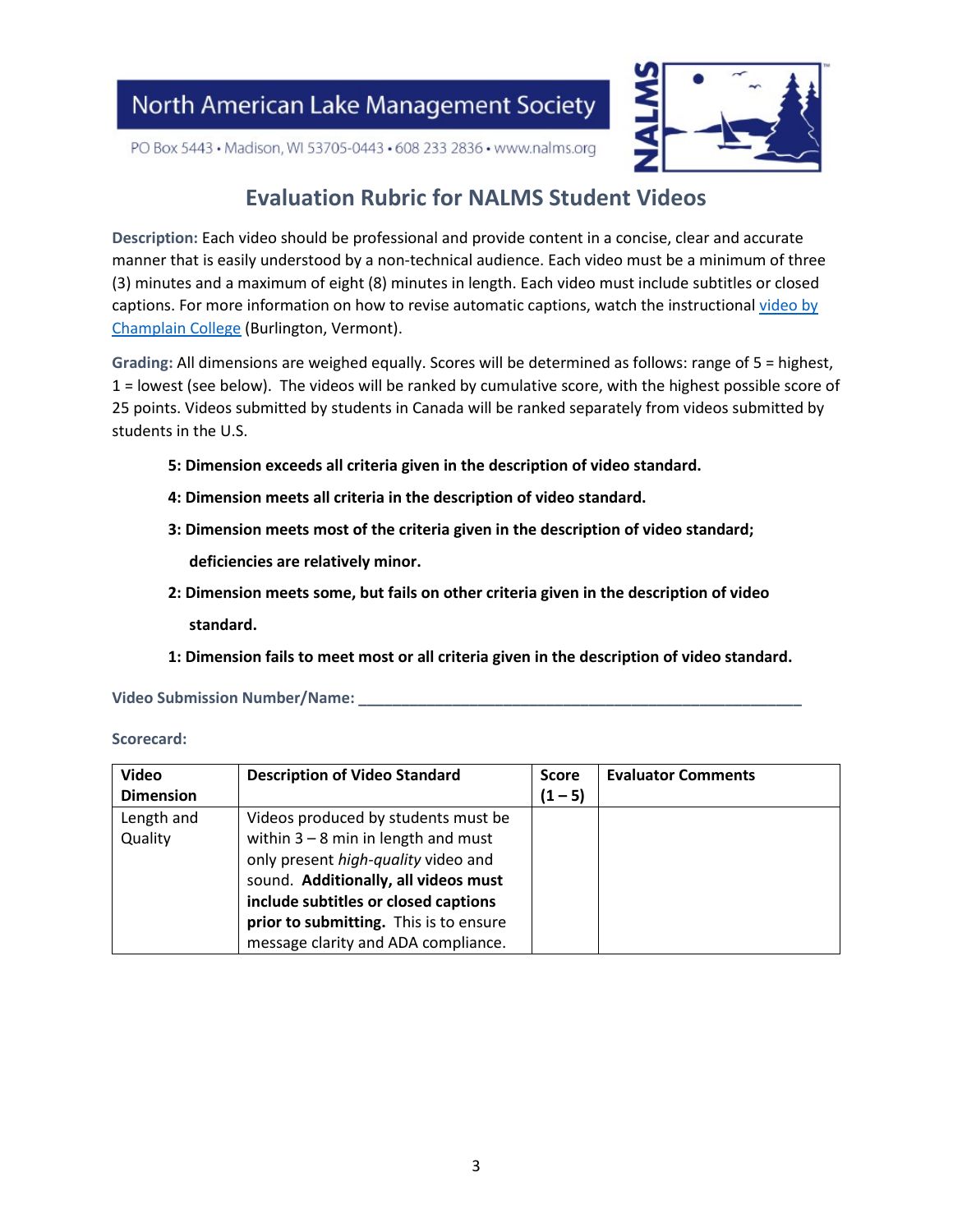

PO Box 5443 · Madison, WI 53705-0443 · 608 233 2836 · www.nalms.org

| <b>Video</b>     | <b>Description of Video Standard</b>      | <b>Score</b> | <b>Evaluator Comments</b> |
|------------------|-------------------------------------------|--------------|---------------------------|
| <b>Dimension</b> |                                           |              |                           |
|                  |                                           | $(1 - 5)$    |                           |
| Clarity and      | All content must be materially accurate   |              |                           |
| Accuracy         | and easily understood by a non-           |              |                           |
|                  | technical audience. A "step-by-step"      |              |                           |
|                  | approach is encouraged (see video         |              |                           |
|                  | examples from previous years).            |              |                           |
|                  | Relevant references must be given at      |              |                           |
|                  | the end of the video. Any figures used    |              |                           |
|                  | must be clearly explained (e.g., figure   |              |                           |
|                  | axes and units).                          |              |                           |
| Professionalism  | Because videos will ultimately            |              |                           |
|                  | represent NALMS, all videos must be       |              |                           |
|                  | professional. Videos CANNOT contain:      |              |                           |
|                  | (1) copyrighted material of any kind      |              |                           |
|                  | including music, video and photos, (2)    |              |                           |
|                  | inappropriate music, jokes or slang, (3)  |              |                           |
|                  | nudity or explicit content, (4) logos of  |              |                           |
|                  | any kind (including the student's         |              |                           |
|                  | institution). Students are expected to    |              |                           |
|                  | wear professional attire (e.g., collared  |              |                           |
|                  | shirts, khaki pants or shorts or slacks,  |              |                           |
|                  | closed toe shoes). Additionally,          |              |                           |
|                  | appropriate safety equipment must be      |              |                           |
|                  | worn in videos (e.g., life jackets during |              |                           |
|                  | on-the-water videos; steel-toed boots,    |              |                           |
|                  |                                           |              |                           |
|                  | and eye and ear protection if power       |              |                           |
|                  | tools are used).                          |              |                           |